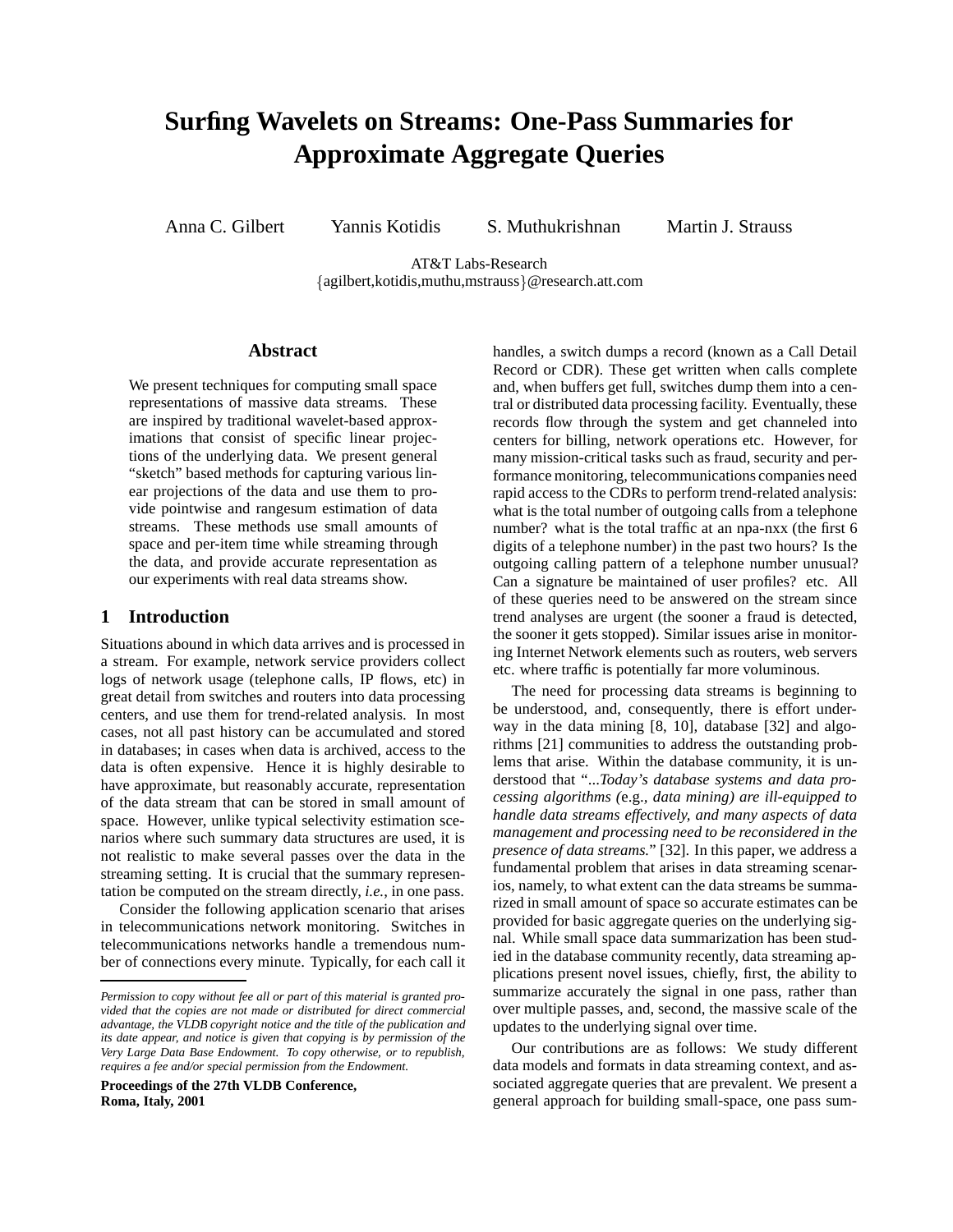mary of the signal to enable answering point, range and "aged aggregate" queries of one or more data streams. Our approach is inspired by wavelet transformation methods which are certain linear projections of the signal. If the underlying signal has a small, highly accurate, transformbased representation (as natural signals tend to have), our methods provably provide a high quality approximation. To the best of our knowledge, no such provable results were known before. Our method relies on keeping a "sketch" of the signal so that any linear projection of it can be estimated, and the large projections get estimated provably accurately. Our methods are likely to have further applications for data stream processing, *e.g.*, mining streams using cluster analysis, processing multidimensional streams, etc. We perform an experimental study of our methods for basic and aged aggregate estimation with Call Detail Records drawn from a data stream within AT&T. These results show that our methods capture the underlying signal with a small amount of space very accurately over several hundred million data points.

In Section 2 we discuss related work, while in Section 3 we present different data models and formats for data stream applications and provide the necessary background on wavelet computations. In Section 4 we address some of the theoretical issues in designing algorithms for wavelet transform computation in stream models. In Section 5 we present our approach, together with provable results and address the implementation issues that arise in our sketchbased methods. In Section 6, we present experiments with real data while in Section 7 we present concluding remarks. The proofs of many of our formal claims will be available in the full version of this paper.

# **2 Related Work**

Streaming or one pass algorithms have been studied in different areas. In the area of theoretical algorithms, streaming models have been studied in [21, 3, 12, 13, 22, 20], where methods have been developed for comparing data streams under various  $L^p$  distances, or clustering them. Within the database community, one-pass algorithms have been designed for getting median, quantiles and other order statistics [25, 17], correlated aggregate queries [15], mining [14], etc. We focus on summarizing a data stream so that we can accurately estimate individual point and range estimates, a problem not directly considered in the streaming context previously within databases.

Since our work involves small space representation of a data, it relates to selectivity estimation, a well studied topic in databases. Many approaches have been devised in databases for small space approximation of a given function for quick, approximate estimates for point and range queries: sampling techniques [19, 29], histograms [28], wavelet methods [26], etc. A lot of this work is for static data sets where the signal is analyzed off-line to generate summary representation. This does not apply to our data stream scenario. Sampling methods do work for the dynamic case when input is read over time, but they do not

directly yield any performance bounds for linear projections that generate wavelet coefficients.

Some amount of work has been done previously on dynamic maintenance of histograms. In [18], the authors show techniques for maintaining an equidepth histogram on the signal. In [1], the authors adopt a learning approach to self-tune any histogram procedure to be more accurate. These techniques maintain a partition of the signal and the central technical difficulty lies in adjusting bucket boundaries, over time. Recently, the problem of maintaining wavelet transforms as data dynamically changes was considered in [27]; in contrast to the problem of maintaining traditional histograms, maintaining wavelet transforms requires tracking significant wavelet coefficients over time, a nontrivial task as the authors argue. When a data item changes in value, many coefficients may get affected and the set of significant coefficients could change rather dramatically (as is revealed from our experiments). Another transform, namely, the Discrete Cosine Transform, was used in [23] where the authors again attempted to maintain the significant transform values over time.

Conceptually, maintaining the set of significant transform values is somewhat similar to the problem of maintaining bestseller items where the goal is to maintain the top- $k$  selling items as sales continue, but could be significantly harder depending upon the transformation. The main difficulty in the hot lists (a special case of what is known as *iceberg queries* [11]) is in detecting which infrequent values become significantly frequent as data items accumulate, using small amount of space. The authors in [23] propose maintaining a *fixed* set of transform coefficients over time. The authors in [27] propose a sophisticated probabilistic counting technique. In either case, no provable results are known on how effective these methods are in tracking the significant coefficients.

There is an effort to study the general principles behind data streaming [32, 33] in database community. To the best of our knowledge, a study of different kinds of data stream models and queries such as aged aggregate queries that we perform in this paper has not previously appeared.

## **3 Data Streams and Query Processing**

In this section, we formally define data streams and different data stream models.

**Streaming Data Models.** Our input, that we refer to as the *stream*, arrives sequentially, item by item, and describes an underlying *signal*. In the simplest case which we use to develop the notions, the signal  $\alpha$  is a one-dimensional function  $a : [0 \dots (N-1)] \rightarrow Z^+$ , that is, the domain is assumed to be discrete and ordered<sup>1</sup>, and the function maps it to non-negative integers. For example, a signal is the number of employees in different ages (the domain is the set of ages and the range is the number of employees of particular age), or the number of outgoing call minutes

<sup>&</sup>lt;sup>1</sup>Signals over continuous domains are assumed to be discretized in a sensible fashion, for the purposes of this paper.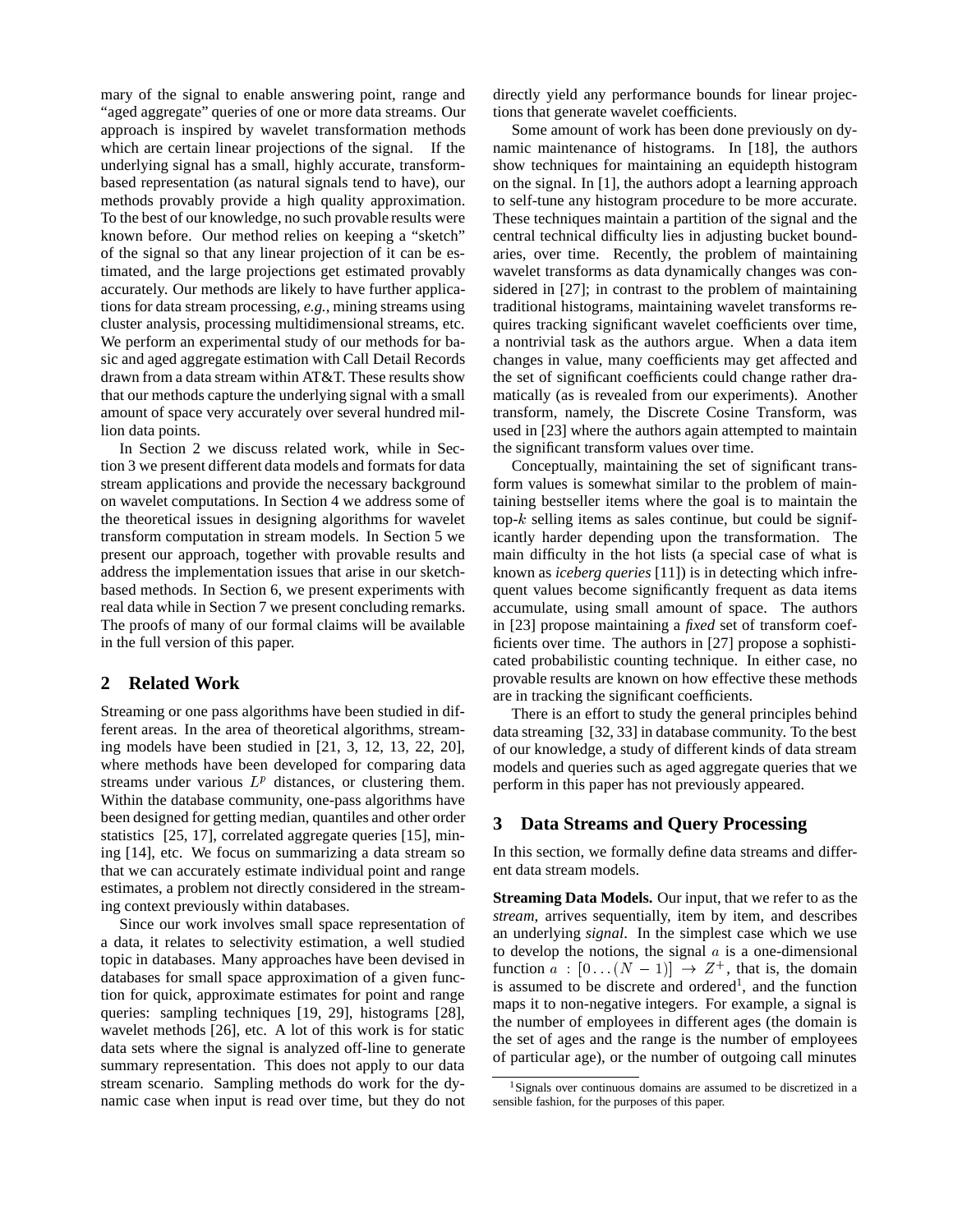from a telephone number (domain is the set of all telephone numbers and the range is the total number of outgoing minutes).

The stream may describe the underlying signal in one of many ways, yielding different data models as a result. There are two distinct models for rendering the signal: *cash register*, or *aggregate models*. In the cash register model, the items that arrive over time are domain values in no particular order, and the function is represented by implicitly aggregating the number of items with a particular domain value. For example, in the telephone calls case, the stream could be:

```
(8008001111, 10), (8008002222, 15), (8008003333, 13),(8008001111, 23), (8008001111, 3) \ldots
```
The underlying signal, namely  $\langle 8008001111, 36 \rangle$ ,  $(8008002222, 15)$ ,  $(8008003333, 13)$  has to be constructed by aggregating the total number of minutes outgoing from numbers 8008001111, 8008002222, 8008003333 etc.<sup>2</sup> In the *aggregate model*, the items arrive over time are the range values in no particular order, and the signal is therefore explicitly rendered. For example, in the telephone calls case above the stream could be:

```
(8008001111, 36), (8008003333, 13), (8008002222, 15)
```
There are also two distinct formats for the stream: *ordered*, or *unordered*. In the ordered case, the items arrive over time in the increasing (or decreasing) order of the domain values. For example, in the telephone calls case above:

 $(8008001111, 10), (8008001111, 23), (8008001111, 3),$  $(8008002222, 15), (8008003333, 13)$ 

is an example of ordered format in the cash register model. In the *unordered* case, the items that arrive over time are not necessarily directly in the order of the domain values, and may in fact be an arbitrary permutation of the representation.

The two data models and the two data formats jointly give us four possible stream renditions of the underlying signal: ordered/unordered cash register/aggregated renditions. In the cash register model, there is yet another variation depending on whether all the items with a given domain value is *contiguous*. Data streams in the cash register model can be contiguous but not ordered, for example:

```
(8008002222, 15), (8008001111, 10), (8008001111, 23),(8008001111, 3), (8008003333, 13)
```
Contiguous cash register rendition is equivalent to unordered aggregate rendition under aggregation of the range value for the "running" domain value. Therefore, this rendition is not considered henceforth.

Natural data streams in different application domains may be in different renditions, for example, a time series data is likely to be in ordered aggregate rendition while network volume data is likely to be in the unordered cash register rendition. The unordered cash register model is the most general, posing the most challenges in designing





Figure 1: Stream Processing

data processing algorithms. We will present results applicable to all these renditions. For the most part, we focus on the most general one for our upper bounds, and the least general one for the lower bounds, so our results are broadly applicable.

All of the above discussion on data stream models and renditions generalize to multiple signals. For example, a *concatenated stream* is one in which the stream for each signal arrives concatenated one after another. For example, the signal could be the traffic on a telecommunications network from a particular IP address over time for the whole day, and signals for multiple number of days may arrive one after another. Also, the signal may be *multidimensional*, say the (source IP address, destination IP address) aggregation of traffic in networks. As long as all queries are on one of the dimensions, or on all dimensions, or on a subset of dimensions specified *a priori*, the one-dimensional streaming techniques will work. Although our results can be extended to the multidimensional case when this is not the case, additional techniques will be needed, and will not be a subject of this paper.

**Stream Processing Model.** Now we focus how data streams may be processed. We will present the basic onepass version of data stream processing. Each data item, as it arrives, is read and processed. No backtracking is allowed on the data stream, and explicit access to arbitrary past items is not permitted. We are allowed a certain amount of additional memory. This may be used, for example, to store a recent window of items we have read or some arbitrary subset of items in the past, or other summary information about the past data stream. The size of this auxiliary store crucially determines what computations can be performed on the data stream. For applications that we consider here, the auxiliary store is significantly smaller than even the signal domain size. Hence, the signal can only be partially represented in the auxiliary store as data items continue to arrive, see Figure 1.

Two performance parameters of our interest are the time needed to process each item on the stream and the auxiliary storage used; our goal would be keep both as small as possible.

**Aggregate Queries on Streams.** In data stream scenarios, queries are motivated by trend-related analyses. In what follows, we give examples of different types of aggregate queries that tend to be asked, all in the context of telecom-

<sup>2</sup>This model is called the cash register model because the flow of sales through a cash register in a store generates a stream in this model.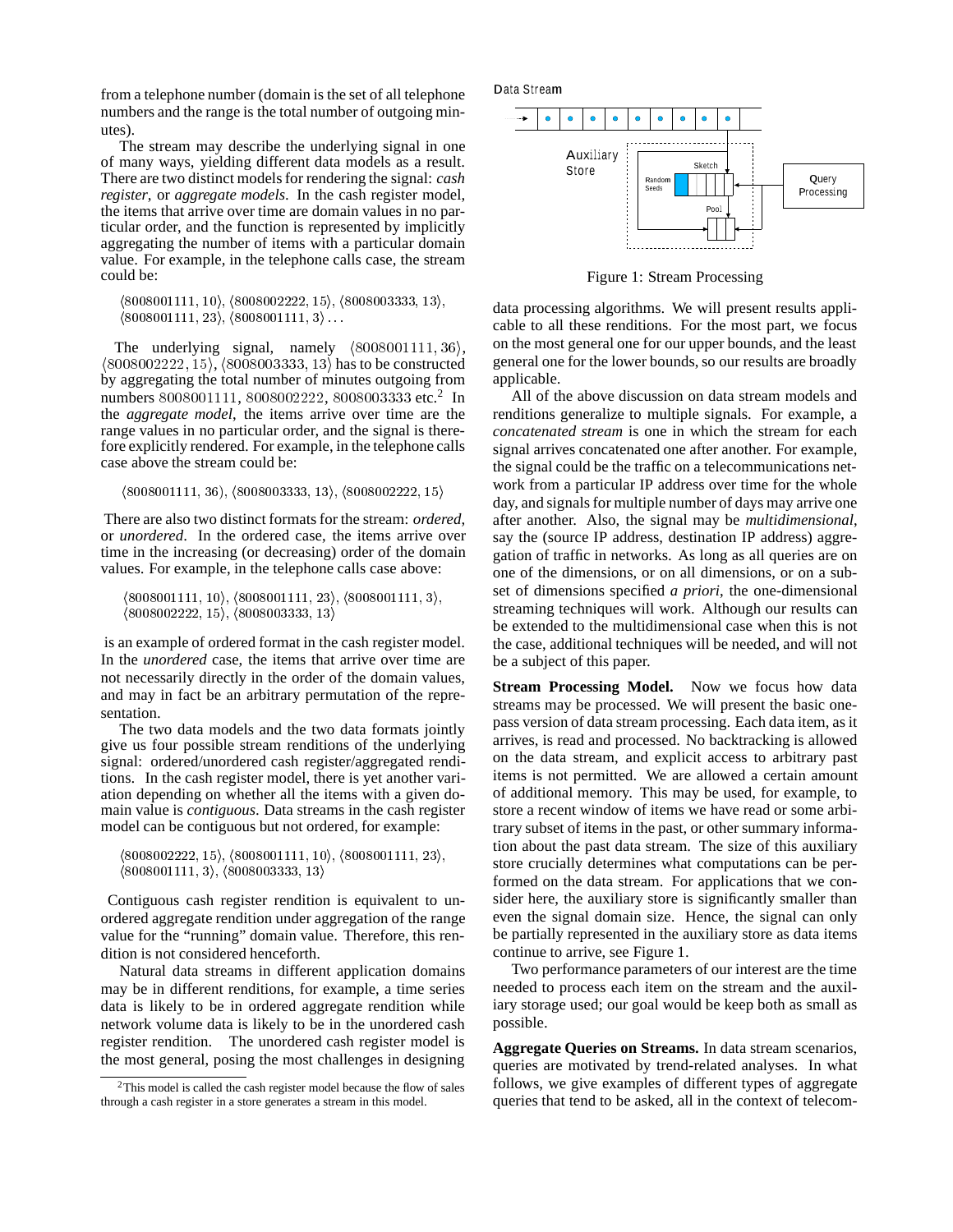munications data. The domain is the telephone number  $(npa-nxx-line)^3$  and the range is the total number of minutes per day of outgoing calls. There is a natural numerical ordering of the domain. Consider the concatenated streams case wherein the signal for each day is concatenated to the previous one but each signal is in unordered cash register model. *In how many minutes of outgoing calls was particular telephone number involved?* This is a typical "point" query on the signal. *How many total minutes of call were handled by a telephone exchange which is given by particular npa-nxx combination?* This is a typical "range" query. An interesting aggregate query in the concatenated data stream scenario is the *aged aggregate query*—from a concatenated data stream  $\dots$ ,  $a^{(-2)}$ ,  $a^{(-1)}$ ,  $a^{(0)}$ , where  $a^{(0)}$  is a stream of the most recent data (say, today's data),  $a^{(-1)}$ is the data from one period before (yesterday's data), etc., define a  $\lambda$ -*aging* data stream to be:

$$
\lambda a^{(0)} + \lambda (1-\lambda) a^{(-1)} + \lambda (1-\lambda)^2 a^{(-2)} + \cdots
$$

Thus, recent data contributes to the  $\lambda$ -aging data stream with exponentially more weight than old data. Aggregate queries are posed on the current aged version. Note that aging is not done at the time the data is read, but rather over time, so one can not simply replace the read data item by the final aged data-item.

**General Issues.** We present techniques to accurately approximate the underlying signal from a stream in the model in Figure 1 that will apply to all aggregate queries above. In evaluating solutions, two parameters of interest are the time it takes to answer a query as well as the accuracy of the answers. We will also assume that we know in advance the size of the domain of  $i$ 's and a maximum bound for the  $a(i)$ 's. Our techniques can be extended easily to the case when neither is known in advance.

**Background on Wavelet Tranforms.** Wavelet transforms [6] (like Discrete Cosine and Fourier transforms) are special mathematical transforms, that attempt to capture the trend in numerical functions. Often, very few of the wavelet coefficients of empirical data sets are significant and a majority are small or insignificant. In practice, a small number of significant coefficients is needed to capture the trends in numerical functions. While the theory of wavelets is extensive, we will only use the rudimentary wavelet transforms in this paper.

We will develop the wavelet background as is typically done using an example computation; see [26] for similar background. Consider the signal of length<sup>4</sup>  $N = 8$  given by array  $A = [1, 3, 5, 11, 12, 13, 0, 1]$ ; its Haar wavelet transform computation is shown in Table 1. The transform is computed by convolving the signal with the low pass filter



Figure 2: Wavelet-vectors (N=8)

erages" and  $N/2$  "differences" (these are averages and dif- $\{1/\sqrt{2}, 1/\sqrt{2}\}\$ and the high pass filter  $\{-1/\sqrt{2}, 1/\sqrt{2}\}\$ , followed by down-sampling by two. In the discrete case if there are N values in the array, this process yields  $N/2$  "avferences respectively, but scaled by a suitable scaling factor). We store the differences as the wavelet coefficients at this level. We then repeat this procedure on the "averages", computing "averages" and "differences" again, until we are left with only one "average" and  $N-1$  "differences" over  $\log N$  scales or resolutions. The total collection of all the "differences" over the  $log N$  scales together with the final "average" gives the Haar wavelet transform of the input signal. The entire computation can be quite naturally represented by a binary tree over the signal array, each node in the tree representing the "average" of the nodes under it and the "difference" between the left and right child of that node.

The description above of Haar wavelet transforms is illustrative, but not conducive to streaming computations directly, especially when the signal is rendered in unordered cash register model. We will unravel the computation and visualize Haar wavelet transforms in terms of vector computations. Let us number the levels of the binary tree as shown in Table 1 with the bottommost level being 0, and the topmost being  $\log N = 3$  in this case. For  $j = 1, \ldots, \log N$  and  $k = 0, \ldots, 2^j - 1$ , define the vector  $\phi_{i,k}(l)=1$  for  $k(N/2^j) \le l \le k(N/2^j) +N/2^j -1$ , and 0 otherwise. We further define  $\psi_{j,k} = -\phi_{j+1,2k} + \phi_{j+1,2k+1}$ for  $0 \le j \le \log N - 1$  and  $k = 0, \ldots, 2^{j} - 1$ . The scaling factor at level j is  $s_j = \sqrt{N/2^j}$ , for all  $j = 0, \ldots, \log N$ . Now we can define wavelet vectors to be  $s_i \psi_{i,k}$  for each j, k, giving  $N - 1$  in all. These respectively yield the  $N - 1$ wavelet coefficients corresponding to the differences given by  $d_{j,k} = s_j \langle a, \psi_{j,k} \rangle$  where  $\langle x, y \rangle$  is the inner product of vectors  $x$  and  $y$ . The final "average" is the coefficient that corresponds to the all 1's vector  $v$  with scaling factor  $s_0 = \sqrt{N}$ , that is,  $c_{0,0} = s_0 \langle a, v \rangle$ ; vector  $s_0v$  together with the  $N - 1$  wavelet vector form the N wavelet basis vectors, see Figure 2.

Formally, we refer to the coefficients  $(N - 1$  "differences" and one "average") as *wavelet basis coefficients*, and denote them by  $w_{\ell}$ , so  $\{w_{\ell} : \ell = 0, 1, \ldots, N - 1\} =$ 

<sup>3</sup>Under the North American Numbering Plan, npa is the three digit area code, nxx is the three digit exchange code, and line gives the four digit specific numbering to a telephone in that npa-nxx.

<sup>&</sup>lt;sup>4</sup>Throughout the exposition, we will assume that  $N$  is a power or two. This simplifies notations and discussions without affecting the generality of the results.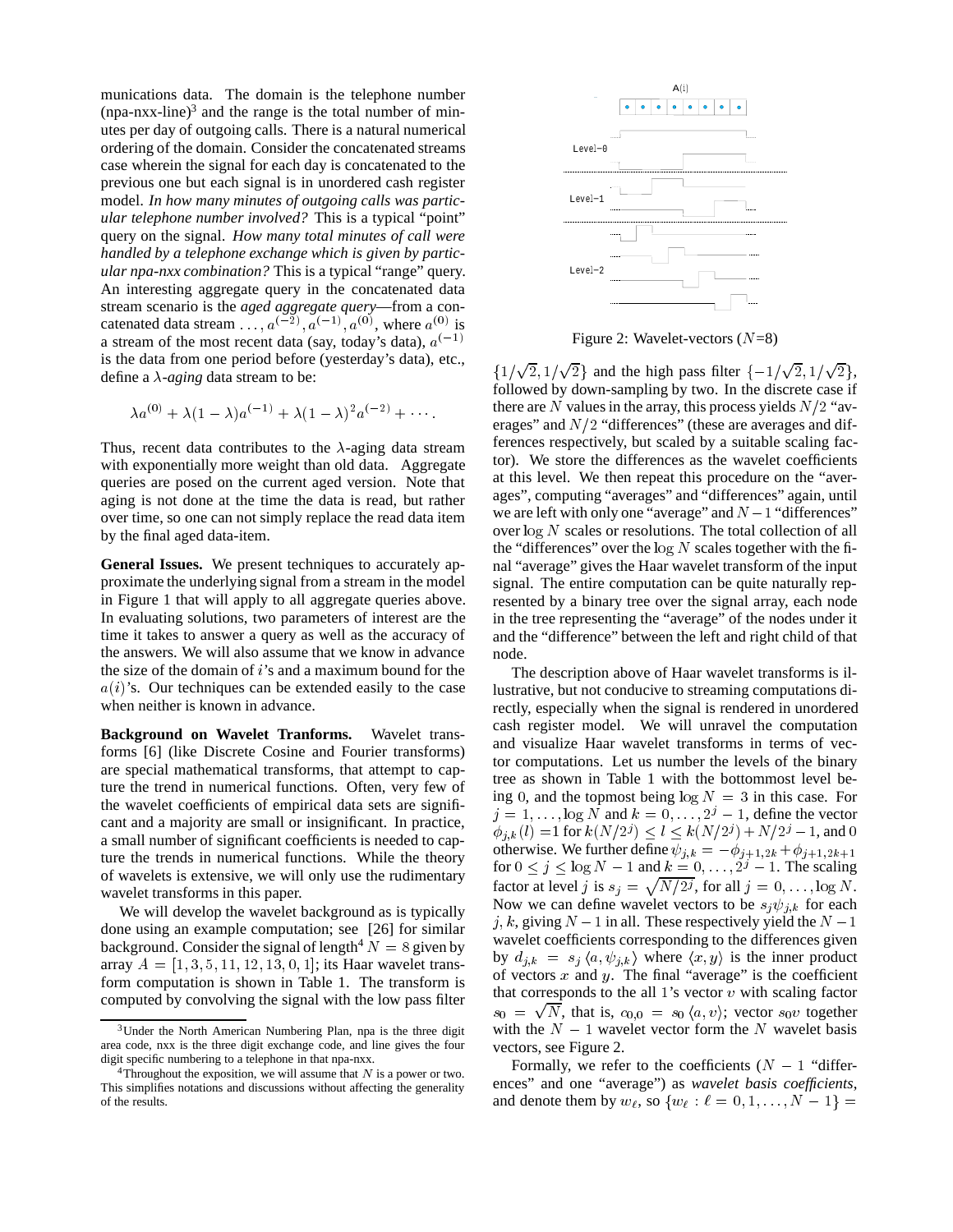|             |         |                                                  |         |        |             |           | 11                                                                                         | 12                     | 13      |             |                                                      |             |       |  |
|-------------|---------|--------------------------------------------------|---------|--------|-------------|-----------|--------------------------------------------------------------------------------------------|------------------------|---------|-------------|------------------------------------------------------|-------------|-------|--|
|             | 2.8284  |                                                  | 11.3137 |        | 17.6777     |           | 0.7071                                                                                     | 1.4142                 | 4.2426  |             | 0.7071<br>0.7071                                     |             |       |  |
|             | 10.0000 |                                                  | 13.0000 |        | 6.0000      |           | $-12,0000$                                                                                 |                        |         |             |                                                      |             |       |  |
|             | 16.2635 |                                                  |         | 2.1213 |             |           |                                                                                            |                        |         |             |                                                      |             |       |  |
| Level $=$ 3 |         | a <sub>1</sub>                                   |         | $a_2$  |             | $a_3$     | $a_4$                                                                                      | $a_5$                  | $a_{6}$ |             | $a_7$                                                |             | $a_8$ |  |
|             |         | $a_1+a_2$<br>$a_3+a_4$                           |         |        | $a_5 + a_6$ | $a_7+a_8$ | $a_2-a_1$<br>′2                                                                            | $a_4 - a_3$<br>′2      |         | $a_6 - a_5$ |                                                      | $a_8 - a_7$ |       |  |
|             |         | $a_1+a_2+a_3+a_4$                                |         |        |             |           | $a_5 + a_6 + a_7 + a_8$                                                                    | $a_1+a_2$<br>$a_3+a_4$ |         |             | $a_7+a_8$<br>$\left\lfloor a_{5}+a_{6}\right\rfloor$ |             |       |  |
|             |         | $a_1+a_2+a_3+a_4+a_5+a_6+a_7+a_8$<br>$2\sqrt{2}$ |         |        |             |           | $(a_1 + a_2 + a_3 + a_4)$<br>$\left( a_{5} + a_{6} + a_{7} + a_{8} \right)$<br>$2\sqrt{2}$ |                        |         |             |                                                      |             |       |  |

Table 1: The table shows Haar wavelet decomposition of array  $A = \begin{bmatrix} 1, 3, 5, 11, 12, 13, 0, 1 \end{bmatrix}$  and the general formula, with entries in the latter shifted horizontally to fit. The wavelet coefficients (*i.e.*, the local differences) are in bold at each level. The final average (16.2635) plus the wavelet coefficients represent the Haar wavelet transformation of the original array.

 ${c_{0,0}}\cup {d_{j,k}}$ . Similarly, we refer to the corresponding vectors as *wavelet basis vectors* and denote them by  $\zeta_{\ell}$ , so that  $\{\zeta_{\ell} : \ell = 0, 1, \ldots, N - 1\} = \{s_0v\} \cup \{s_i \psi_{i,k}\}.$  That is,  $w_{\ell} = \langle a, \zeta_{\ell} \rangle$ . Hence, informally, wavelet transformation is the inner product of the signal with a specific (rather special) set of  $N$  vectors, or equivalently, specific linear projections of the signal. This is the view of wavelet transformations that we adopt henceforth.

Our focus is not on keeping all  $N$  coefficients, but rather a much smaller number. In the process, some information about the underlying signal will be lost. Suppose we sort the coefficients, so that  $|w_{\ell_1}| \geq |w_{\ell_2}| \geq \dots$  The *highest* B-term approximation is defined to be  $\sum_{k=1}^{B} w_{\ell_k} \zeta_{\ell_k}$ ,  $\qquad \alpha$ It is easy to derive and it is well known that the highest B-term approximation is in fact the *best* B-term approximation, that is, it minimizes the sum squared error (sse) for a given B.

The *energy* of signal <sup>a</sup> is defined to be the square of its  $L_2$  norm and is preserved under the wavelet transform *i.e.*,  $|a_i|^2 = \sum |w_\ell|^2.$ 

**General Comments.** One of the reasons wavelet transformations are popular in engineering, science and financial applications is that most signals that arise in nature have highest (best)  $B$ -term approximation with small error for very small values of  $B$ , that is, there tends to be a rapidly decaying behavior by which increasing B beyond a small "threshold" does not significantly decrease the sumsquares-error. As an example, Figure 3 plots the sse/energy as a function of  $B$  (1  $\leq$   $B$   $\leq$  40) for a day's worth of call detail data. The graph reveals a fast decay in the reduction of the sse as more coefficients are used.

This small- $B$  approximation property motivated the use of wavelets in databases, for similarity search [5] as well as approximate query answering for point and range queries [26, 9, 16]. We were also motivated by this small-B approximation property of wavelets to choose them for data stream processing. However, we are able to exploit this property in two quite distinct ways. First, we use small B to represent the underlying signal to a reasonable approximation. Second, we are able to show how to maintain a small "sketch" of the signal on the stream so that if the original signal had a small  $B$  representation which is accurate, then we can generate a possibly different and approximate B-term representation which is nearly as accurate. We are able to do this in a provable manner. This is the basis for our work.

## **4 Some Foundational Issues**

In this section, we will address some of the theoretical issues in designing algorithms for wavelet transform computation in stream models. This section will serve to show the theoretical challenges in designing such algorithms and show the intuition for our approach in the next section.

Let us recall that our goal is to compute the highest (best)  $B$ -term approximation to a signal of domain size  $N$ . We are working on the data stream that renders this signal. The data stream could be possibly much larger than  $N$ depending on the data stream model and the range of the signal.

First, let us consider the ordered aggregate model. Our first theoretical result is a positive one, showing that for the ordered aggregate model, the highest B-term representation can be computed exactly.

Consider the tree representation of the Haar wavelet transformation specified in Section 3. Recall also that in the ordered aggregate model, we get the signal values specified as  $(i, a(i))$  in the increasing order of *i*'s. Our algorithm is as follows. Consider reading the data stream and say we are at some position  $i'$  in it, that is, we have seen all  $a(i)$ 's for  $i \leq i'$ , for some i'. We maintain the following two sets of items:

- 1. Highest B-wavelet basis coefficients for the signal seen thus far.
- 2. log <sup>N</sup> *straddling* coefficients, one for each level of the Haar wavelet transform tree. At level  $j$ , the wavelet basis vector that *straddles* i' is  $\psi_{i,k}$  where  $k(N/2^j) \leq$  $i' \leq k(N/2^{j}) + N/2^{j} - 1$ , and there is at most one such vector per level.

When the following data item  $(i' + 1, a(i' + 1))$  is read, we update each of the straddling coefficients at each level if they get affected. Some of the straddling coefficients may no longer remain straddling. When that happens, we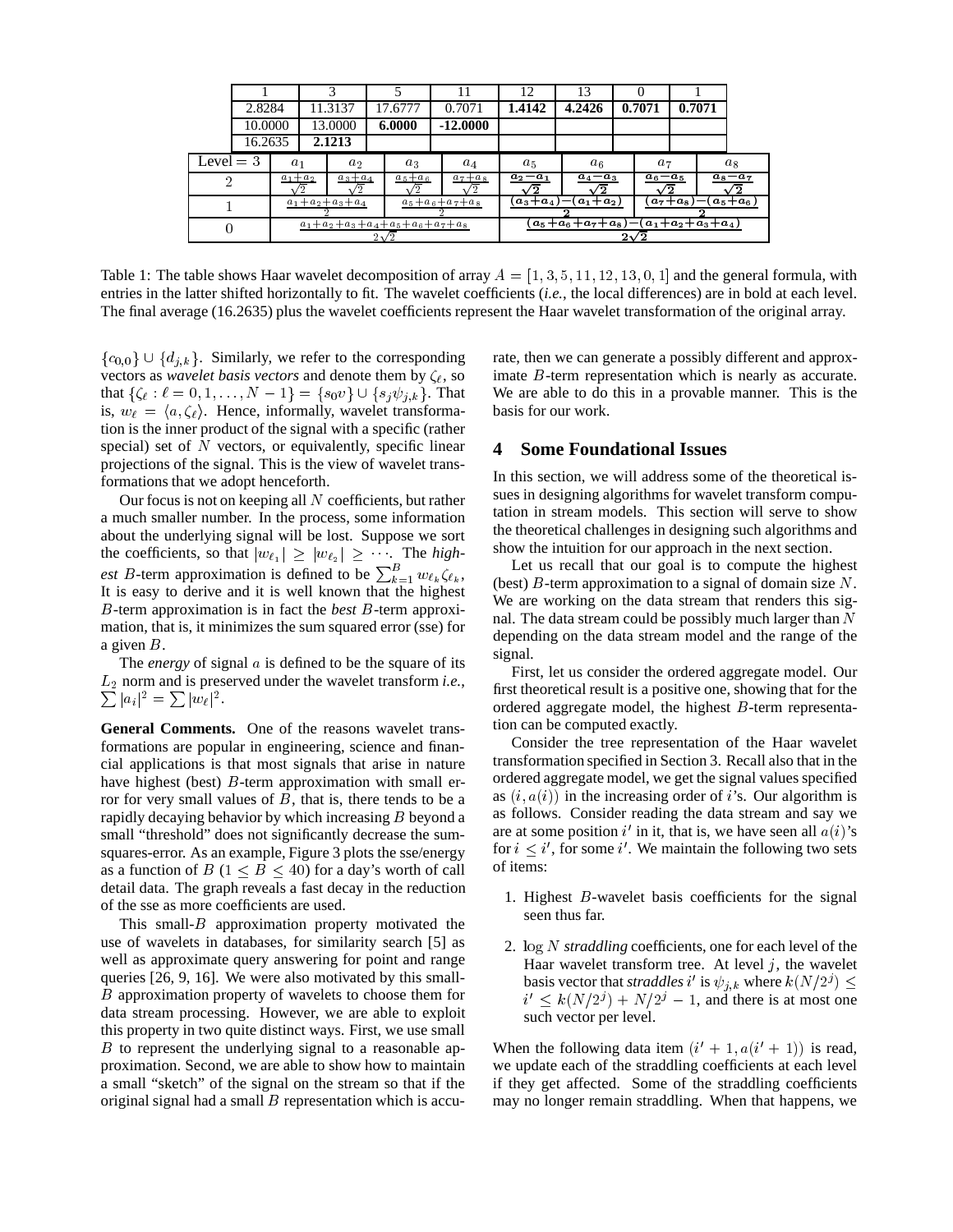compare them against the highest  $B$ -coefficients and retain the B highest ones and discard the remaining. At levels in which a straddling coefficient is no longer straddling, a new straddling coefficient is initiated. There will be only one such new straddling coefficient for each level. In this manner, at every position on the data stream, we maintain the highest *B*-wavelet basis coefficients exactly. This gives,

**Theorem 1** *With at most*  $O(B + \log N)$  *storage, we can compute the highest (best)* B*-term approximation to a signal exactly in the ordered aggregate model. Each new data item needs*  $O(B + \log N)$  *time to be processed.* 

In contrast, computing the highest  $B$ -term approximation seems to be hard in any other streaming model. Intuitively, keeping track of the highest  $B$  numbers in a stream is trivial with the unordered aggregate streaming model (and therefore, the contiguous cash register model), but keeping track of the highest B values of  $(c_i - d_i)$  where  $c_i$ 's and  $d_i$ 's appear any which way seems to be difficult (and likewise for more complex linear projections like wavelet coefficients). In the unordered cash register model, even keeping track of highest  $B\ a(i)$ 's is difficult in general; this is the top- $B$  queries in [11, 4, 2]. We are able to formalize all these intuitions in rigorous mathematical framework and *prove* that computing the highest B-term approximation for a signal in any of these data streaming models is difficult, *i.e.*, would require storing too much data, nearly equal to the size of the signal, and even that of the stream itself! We state our result formally below, but the proof is beyond the scope of this paper.

**Theorem 2** *Any streaming algorithm that correctly calculates the highest wavelet basis coefficient (excluding the overall average) of the signal rendered by unordered aggregate stream data (and hence cash register streams) uses*  $\Omega(N/polylog(N))$  *space.* 

The strong result above shows that nearly all of the signal must be in the auxiliary store in order to calculate (or even estimate) the highest  $B$ -term approximation in data streaming models. This seems to indicate that there is no hope for providing provably good data streaming algorithms for constructing wavelet approximations to the signal. In the next section, we provide an algorithm that gets around this bottleneck by using the small  $B$ -term property of wavelet coefficients.

## **5 Our Data Streaming Algorithms**

## **5.1 Overall Description**

We present general techniques for computing wavelet approximations for a signal in data stream models. In what follows, we will describe our overall approach before providing details. All our discussion will be for the most challenging case, namely, the unordered cash register rendition of the signal.

We see the data stream, one item after the other. We maintain a *sketch* of the signal we have seen thus far. The sketch is much smaller than the signal; for a signal over domain of size N, the sketch is of size  $\log^{O(1)}(N)$ .<sup>5</sup> As data items get read, the sketch gets updated. The sketch has the property that we can generate the linear projections (inner products) of the signal with a small (polynomial) number of vectors quite easily and accurately, provided the dot product of the corresponding unit vectors (the *cosine*) is large. This can be used in several ways. First, since any point query  $i$  on the signal can be viewed as merely the inner product of the signal with a vector that has a <sup>1</sup> in its ith component and <sup>0</sup> elsewhere, we can use the sketch to directly estimate the point query; likewise for range queries. Since there are only N point queries and  $N(N-1)/2$  range queries which is a small polynomial number, sketches will suffice. Second, since wavelet transforms are linear projections of the signal with a specific set of  $N$  vectors, we can generate wavelet coefficient approximations from the sketch which can in turn be used for point or range query estimations on the signal. We will explore both mechanisms, although the latter will prove to be more accurate as our experiments will show.

#### **5.2 Details of Our Approach**

Now we will provide the various details, specifically, what is a sketch of a signal, how to compute it on a data stream, and how to use it for estimations.

**Sketch and its Computation.** Recall that a sketch will be used to estimate the inner product of certain vectors with the signal. We need the following parameters to formally define a sketch and present our claims:  $\epsilon$ , a *distortion parameter*—we seek inner products correct to within the factor  $(1 \pm \epsilon)$  approximation;  $\delta$ , a *failure probability*—our guarantees will hold with high probability,  $\delta$  being the failure probability of our claims;  $\eta$ , a *failure threshold*—if the cosine between two vectors is greater than  $\eta$ , we estimate the desired quantity within approximation factor  $(1 \pm \epsilon)$ with probability at least  $1 - \delta$ , but we make no guarantees if the cosine is smaller than  $\eta$ .

An *atomic sketch* of signal a is the dot product  $\langle a, r \rangle$ , where r is a  $\{1, -1\}$  random vector to be defined later. This is the standard random projection approach found, *e.g.*, in [3]. A *sketch* of the signal is  $O(log(N/\delta)/\epsilon^2\eta^2)$ independent atomic sketches, each with a different random vector r.

Since this sketch size is rather small compared to the signal size, we explicitly store the sketch in the auxiliary store. As data stream is read, it is straightforward to update the sketch: when we see an item  $i$  in the cash register format, we add  $r_i^j$  to the atomic sketch with random vector  $r^{j}$ . In an aggregate format, if we see  $a(i)$ , we add  $a(i)r_{i}^{j}$ (which may be rational-valued) to the atomic sketch with random vector  $r^j$ . Thus, it is easy to maintain the sketch over a data stream.

An important detail arises, namely, how do we store the random vector  $r^{j}$ 's. Notice that the  $r^{j}$ 's are of length N

 $5$ In what follows,  $\log^3 N$  will suffice.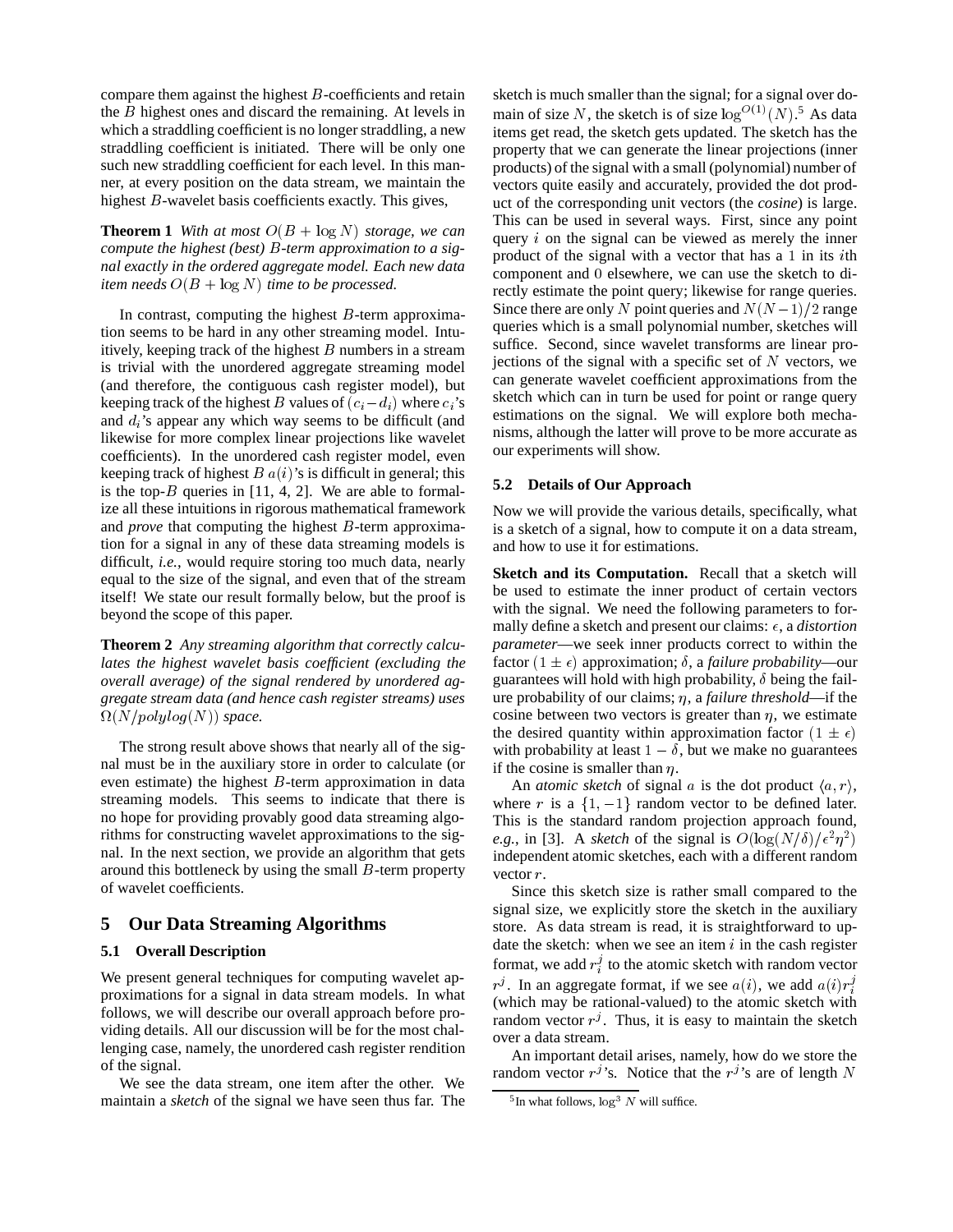each, and explicitly storing them will defeat the purpose of designing small-space sketch on data streams. The seminal idea in [3] is that  $r^j$ 's can be generated from a seed of size roughly  $O(log N)$  provided the  $r_i^j$ 's be only 4-wise independent random variables (each  $r_i^j$  is *not* generated independently randomly which would make them  $N$ -wise independent). Such random vectors are easy to generate as shown in [3].

We adopt this approach, but our requirements on the random vectors  $r_i$ 's are somewhat more stringent. This is because, later, we will need to estimate the inner product of the signal with the wavelet basis vectors. Each such vector is length N and some of them have  $N/c$  1's for some constant c. Explicitly generating  $r_i^j$  for each i with nonzero wavelet basis vector component will thus prove time consuming. What we need is a method to compute these inner products much faster than considering each <sup>1</sup> in the basis vectors. In this paper, we are able to provide such a method.

Our construction of  $N$  random variables is novel. It is based on the second order Reed-Muller codes [24]. We describe random variables that take the values 0 or 1; from this construction, simply map  $0 \rightarrow 1$  and  $1 \rightarrow -1$ . Pick  $\log N$  symbols,  $a, b, c, \ldots$ . The N random variables are indexed by subsets of the symbols. A seed for the random variable is a polynomial over the symbols of degree at most <sup>2</sup>, modulo <sup>2</sup>, such that each possible term is chosen or not with uniform probability. For example,  $1 + b + ac + bc$  is a possible seed. Thus there are  $1 + \log N + \binom{\log N}{2}$  possible terms and  $2^{1+\log N + \binom{\log N}{2}}$  possible seeds. Using seed s, the value of the random variable indexed by subset A takes the value of s regarded as a polynomial when the symbols in A are set to 1 and the symbols not in A are set to 0. For example, if  $A = \{b, c\}$ , then, under seed  $1 + b + ac + bc$ , the A'th random variable takes the value  $1+1+0 \cdot 1+1$  $1 = 1 \text{ mod } 2$ , and is mapped to  $-1$  as a  $\pm 1$ -valued random variable.

The construction above has the property that (1) the random variables are <sup>7</sup>-wise independent, (2) from seed <sup>s</sup> for random vector  $r^j$  and index i, we can generate  $r_i^j$  quickly, and (3) from seed s for  $r^j$ , one can find the dot product . . . .  $r^{j}$ ,  $\zeta$  quickly for any wavelet basis vector  $\zeta$ . In both (2) and (3) above, quickly means in time polylogarithmic in  $N$ . Property (1) will be used in proving our main claim about wavelet approximations using a sketch. All of the above will form part of the full version of this paper.

**Using a Sketch to Compute Signal Estimates.** A sketch can be used to estimate the signal in two ways described earlier, namely, direct estimation of point queries or estimation of highest  $B$ -coefficients. We describe each method below.

For both methods, we need a technical primitive, namely, estimating the inner product of two vectors given their sketches. Given two vectors, a and b, let  $\alpha =$  $a/\|a\|_2$  and  $\beta = b/\|b\|_2$  be their unit vectors. The inner product  $\langle \alpha, \beta \rangle$  can be expressed as  $1 - d^2(\alpha, \beta)/2$ , where  $d(\alpha, \beta)$  is the Euclidean distance between  $\alpha$  and

 $\beta$ . Given a sketch, A, consisting of atomic sketches,  $A_i$ , for stream a, we can estimate the norm squared  $||a||_2^2$  to  $(1 \pm \epsilon)$  [3]: take the median of  $O(log(N/\delta))$  copies of averages of  $O(1/\epsilon^2)$  copies of squares of atomic sketches, median $O(log(N/\delta))$  mean $O(1/\epsilon^2)A_j^2$ . Similarly, we can estimate  $||b||_2^2$ . By linearity of the sketching technique [3], form  $A/\|a\|_2$  and  $B/\|b\|_2$ , which are sketches for  $\alpha$  and  $\beta$ . Next, estimate the squared distance  $d^2(\alpha, \beta)$  to  $(1 \pm \beta)$  $\epsilon \sqrt{\epsilon \eta/B}$ ) between these two unit vectors by taking the median of  $O(\log(N/\delta))$  copies of averages of  $O(B/(\eta\epsilon^3))$ copies of  $(A_i/\|a\|_2 - B_i/\|b\|_2)^2$ , where  $A_i$  and  $B_i$  are corresponding atomic sketches for  $a$  and  $\dot{b}$ . Compute the cosine as  $1 - d^2(\alpha, \beta)/2$ , and, finally, multiply by  $||a||_2 \cdot ||b||_2$  to scale the inner product back from unit vectors to the original. By [3], we estimate  $\langle a, b \rangle$  as  $\langle a, b \rangle \pm$  $\epsilon \sqrt{\eta \epsilon/B} ||a||_2 ||b||_2$ . Thus, if  $\langle a, b \rangle^2 \geq (\eta \epsilon/B) ||a||_2^2 ||b||_2^2$ , our estimate of  $\langle a, b \rangle^2$  is good to within the factor  $(1 \pm$  $O(\epsilon)$ ).

#### **5.3 Answering Queries from the sketch.**

We consider two variations of query processing: batched and adhoc. In the *batched* model, queries may only be posed at periodic intervals, for example, after the end of the day; hence, queries need not be answered mid-stream. We can perform some time-consuming additional processing during the batching period, since it can be amortized against the entire input stream and the collection of queries. In the *adhoc* model, queries may be posed at any time during the stream processing and rapid response is desirable.

**Batched Query Processing.** We can use the techniques of section 5.2 to compute an approximation to the highest  $B$ -term representation using the sketch. We proceed by estimating each wavelet coefficient as described<sup>6</sup> and selecting up to  $B$  of the largest coefficients, but only those whose square is greater than  $(\eta \epsilon / B) ||a||_2^2$  (in practice, we take the  $B$  largest coefficient estimates). We use the estimates as coefficients in an at-most- $B$  term approximation to the signal. When a point or range query arrives, using standard wavelet techniques, answer the query in time  $O(B \log N)$  [26]. To summarize, we define the energy of a representation R to be  $||a||_2^2 - ||a - R||_2^2$ , and get

**Theorem 3** *There is a streaming algorithm,* A*, such that,* given a signal  $a[1..N]$  with energy  $||a||_2^2$ , if there is a B*term representation with energy at least*  $\eta \|a\|_2^2$ , then, with *probability at least*  $1 - \delta$ , A *finds a representation of at most B terms with energy at least*  $(1 - \epsilon) \eta \|a\|_2^2$ ; *otherwise*, A *reports "no good representation." In any case,* A *uses*

$$
O\left(\log^2(N)\log(N/\delta)B/(\eta\epsilon^3)\right)
$$

*space and per-item time while processing the stream. This holds in both the aggregate and cash register formats.*

<sup>&</sup>lt;sup>6</sup>Note that a wavelet basis vector is already normalized, so one does not need to normalize it explicitly.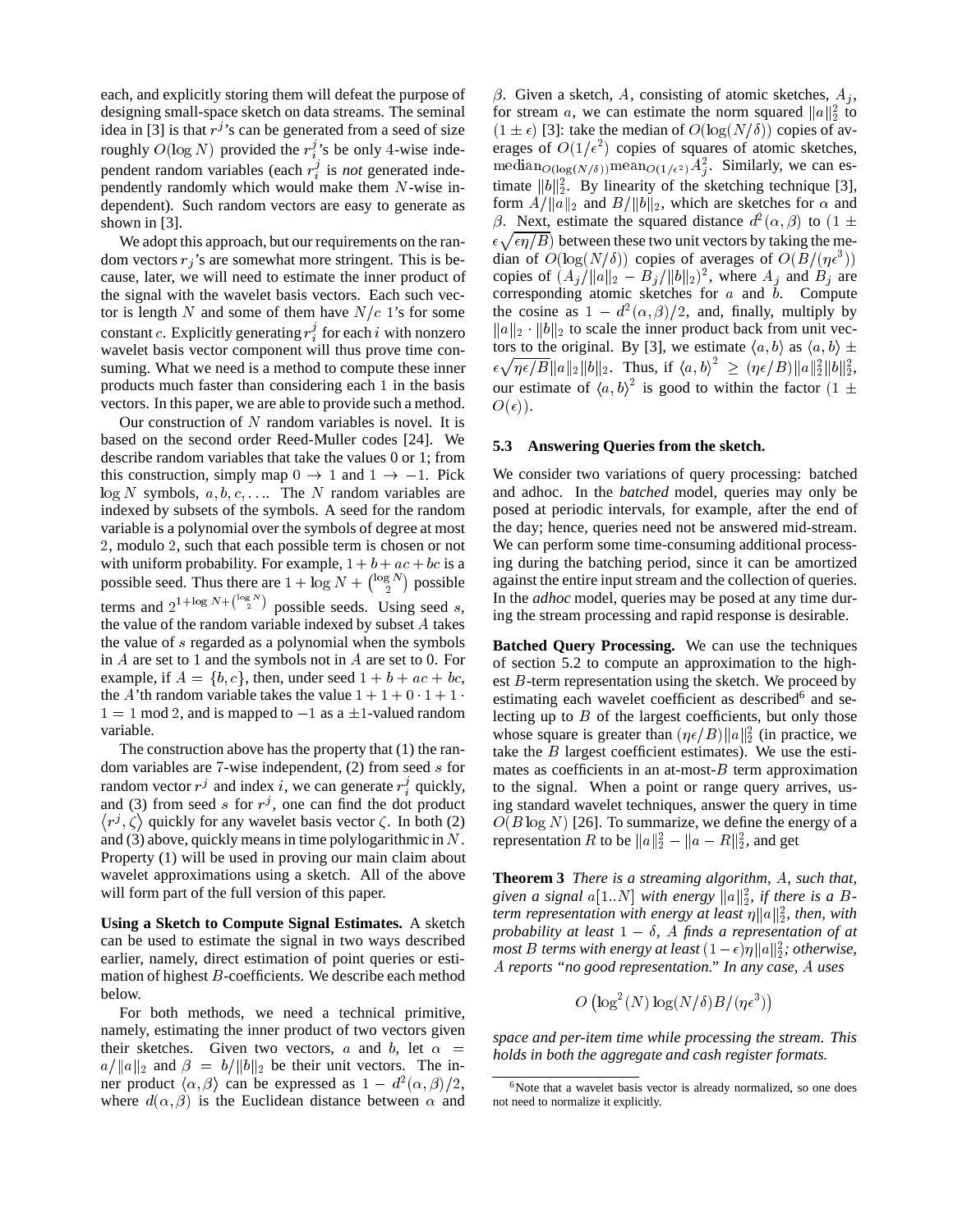| dav            | number of records |
|----------------|-------------------|
| 0              | 45,110,132        |
|                | 81,546,187        |
| 2              | 98,820,613        |
| 3              | 96,768,015        |
| $\overline{4}$ | 97,141,335        |
| $\overline{5}$ | 41,285,628        |
| 6              | 50,361,885        |
| Total          | 511,033,795       |

Table 2: Dataset sizes

**Adhoc Query Processing.** Now we show how to estimate point queries directly using the sketch. We give two methods; which method to use may depend on the data distribution. For a point query  $i$ , associate with it the vector  $e_i$  consisting of a 1 in position i and zeros elsewhere; an atomic sketch of  $e_i$  with random vector  $r^j$  is simply  $r_i^j$ . We compute the sketch of  $e_i$  and the sketch of  $a$  to estimate  $\langle e_i, a \rangle = a_i$ . If  $a_i^2 \geq \eta \|a\|_2^2$ , then our estimate will be  $a_i(1 \pm \epsilon)$  except with probability  $\delta/N$ . If we make a total of  $N$  such queries (not counting repeated queries about the same  $i$ ) then all of them will be approximately correct except with probability  $\delta$ . Notice that the procedure above works for not only point queries, but also for any range query or wavelet coefficient since they correspond to computing the inner product distance with a vector. Another way to answer point query  $i$  directly from the sketch is to estimate all  $\log N$  wavelet basis coefficients  $w_\ell$  that involve  $a_i$ , and sum the *i*'th components, from each of the corresponding vectors  $w_\ell \zeta_\ell$  such that  $w_\ell^2 \ge \eta \|a\|_2^2$ . Use the techniques described above to estimate large coefficients.

**Details of our Implementation.** A caveat of finding an estimate for the best  $B$ -term approximation (for batch query processing) is that the above implementation takes time  $\Omega(N \log N)$  which may be prohibitive in applications with large  $N$ . In practice, we implement our query processing engine as follows. We maintain the sketch of the signal as well as a *pool* of B coefficients. When a new data item is read, we update the sketch as well as the pool of coefficients. Periodically, we cycle through the set of  $N$  wavelet basis vectors and estimate a batch of their coefficients and update the pool to contain the highest  $B$  coefficient estimates in all. This way we amortize the cost of computing the estimates against that of reading new data items. The entire implementation needs  $O(B + \log^{O(1)} N)$  space for the sketch, the pool as well as all requisite seeds of random vectors.

#### **5.4 Extending Our Approach to Concatenated Streams**

Suppose a new stream arrives daily on the same domain, for example, in the domain of phone numbers, the start times and originating phone number of all phone calls made on that day arrives. A data analyst may want to learn approximately the average number of phone calls per day made "recently" by a particular phone number. In practice, the



Figure 3: Ratio sse/energy v.s. B for day 0

number of calls made in the last day is not useful, since the last day may be unusual; on the other hand, the average number of calls made over the last year may contain other than "recent" behavior.

One approach to this problem is to keep a sliding window of, say, the calls made in the last 30 days; queries are made against this data set. When a new day's data arrives, the oldest day's data is discarded. Thus, this technique requires 30 times more storage than storing a single day's data.

Another approach [7], used in practice at AT&T, is to use  $\lambda$ -aging data. We (inductively) maintain

$$
b = \lambda a^{(-1)} + \lambda (1 - \lambda) a^{(-2)} + \cdots + \lambda (1 - \lambda)^j a^{(-j)} \cdots
$$

When  $a^{(0)}$  arrives, replace b with  $\lambda a^{(0)} + (1 - \lambda) b$ . This way, data from  $j$  periods ago affect  $b$  with exponentiallysmall relative weight of  $(1 - \lambda)^j$ , so queries against b reflect "recent" activity, but the storage requirement is roughly comparable to storing a single day's data, not 30 days' data.

Note that the foregoing discussion applies to full data sets. We now show that our sketching techniques support queries from  $\lambda$ -aging data sets.

Our sketches are *linear*, that is, from sketches  $h(a^{(0)})$ and  $h(b)$  of  $a^{(0)}$  and b respectivelly, we can form  $h(\lambda a^{(0)} +$  $(1 - \lambda)b = \lambda h(a^{(0)}) + (1 - \lambda)h(b)$ . Note that the weight ultimately assigned to a data point depends on the time of a query and may be different for several queries. Thus, it is not (obviously) possible to modify data as it enters a data structure to simulate a  $\lambda$ -aging data set.

## **6 Experiments**

For the experiments presented in this section we obtained traces from AT&Ts call detail data for a period of one week. The dataset describes a certain type of long-distance calls, aggregated at the npa-nxx level. The stream was in an unordered cash-register format, being an unordered sequence of npa-nxx values, one for each phone-call of that particular type made, where the npa-nxx value corresponds to the originating number. Table 2 shows the number of records for each one of the 7 days of the week as well the total aggregate.

For the first experiment we used the data-feed for day-0 (45M records) and computed off-line the highest-B wavelet coefficients for  $1 \leq B \leq 40$ . For the streaming setup, the distortion  $\epsilon$  and failure threshold  $\eta$  where both set to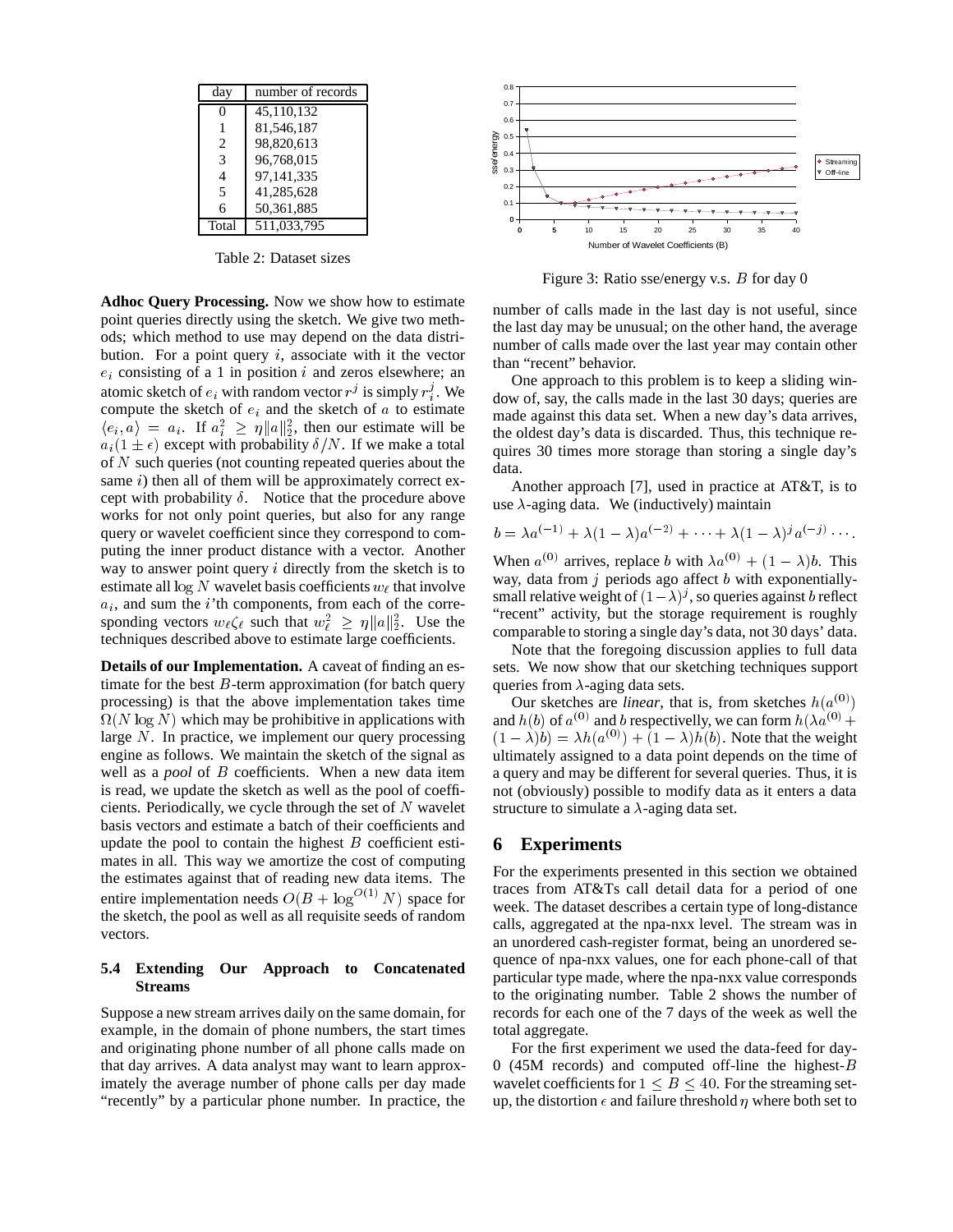

Figure 4: Ratio sse/energy v.s.  $B$  at the end of day 6

0:3; thus, we were expecting to compute coefficients additively to within  $\pm 9\%$  of the energy of the signal. The sketch size for these parameters was 3,952 words long. In the end of the day, we used the sketch to compute a highest- $B$  approximate set of wavelet coefficients for B between 1 and 40. We then reconstructed the signal from both highest- $B$ sets (varying  $B$ ) and computed the point-wise sum-square error (sse) of each approximation; that is, the cumulative sum-square error of all point-queries on the npa-nxx domain. Figure 3 plots the sse of both representations over the energy of the signal, varying  $B$ . The highest-7 wavelet coefficients are accurately picked by the sketch as they contain (cumulatively) roughly 91% of the energy. For  $B > 7$ additional wavelet coefficients contain too little information to be reliably identified by the sketch. This is seen in the fact that the ratio for the off-line case flattens-out after that point.

For the next experiment we used data from all 7 days. We compare the highest- $B$  set of coefficients obtained from the sketch with (i) the highest- $B$  selection obtained from an off-line algorithm and (ii) a static highest- $B$  set that is obtained by picking the best- $B$  coefficients after looking at day-0 and dynamically maintaining these coefficients in a streaming fashion, as described in [26]. The latter method is denoted as *Streaming (fixed-set)*. Figure 4 plots the ratio of the sse (for point-queries) over the energy of the signal for all three algorithms varying  $B$ . The queries were ran after the end of day-6 (*e.g.* after all 511M records had been processed). This time the sketch managed to pick out most of the good highest-40 wavelet coefficients. Again there is a decrease in the accuracy for  $B > 26$  as the remaining coefficients are too small to be computed from the sketch with good accuracy. This streaming model, however, by far outperforms the case when the highest- $B$  selection of coefficients is fixed.

In order to check whether the static selection of coefficients was hindered because of a poor choice of the initial data (day-0) we re-run the experiment starting from day-1 with similar results.

#### **6.1 Processing -aging Streams**

We futher tested  $\lambda$ -aged aggregate queries, varying  $\lambda$  between 0.3 and 0.9. Higher values of  $\lambda$  emphasize the recent history more strongly. Figure 5 shows the ratio of the sse of all point queries over the energy of the  $\lambda$ -aged signal, com-



Figure 5: Performance on  $\lambda$ -aged aggregate queries

puted at the end of day-6 after all data had been processed. Again, streaming wavelets are very close to the error obtained by an off-line processing of the stream.

#### **6.2 Updating Wavelet Coefficients in the Background**

To find the highest- $B$  coefficients from the sketch, all  $N$ coefficients need to be estimated, which may be prohibitive in applications were adhoc queries are expected during the streaming process.<sup>7</sup> In an additional experiment, we used a pool of  $B = 40$  coefficients and amortized the cost of estimating the wavelet coefficients by computing 10; <sup>000</sup> coefficients in the background every 10; 000; <sup>000</sup> items (*e.g.* we amortize the cost of a coefficient over 1,000 data items). Figure 6 shows the performance of all methods for executing all possible point queries, at the end of each day (starting from day-1). For this set-up, each wavelet coefficient was estimated about 7 times during the 6-day run of the experiment. As more and more wavelet coefficients are updated, the background computation catches up—and sometimes even surpasses—the batch computation of all coefficients. This is a result of different levels of "noise" introduced from the sketch at the time of the wavelet computation.

During these runs, we also computed the sse of answering a point aggregate query directly from the sketch, without using the wavelet coefficients. However, this method repeatedly produced the worst approximation and is not included in the graphs.

#### **7 Conclusions**

In this paper, we addressed a fundamental question in the data streaming context, namely, how to summarize the signal represented by the stream in small space so that aggregates queries on the signal can be answered with reasonable accuracy. We present general methods for solving this problem based on storing a sketch of the signal from which many linear projections of the signal can be generated. In particular, we are able to obtain high quality approximations for the wavelet transform of the signal. Using real data from AT&T call detail records, we show our methods to be very effective.

<sup>7</sup>For this dataset, computing a single wavelet coefficient from the sketch takes about 22msecs in a 700Mhz Pentium III PC.